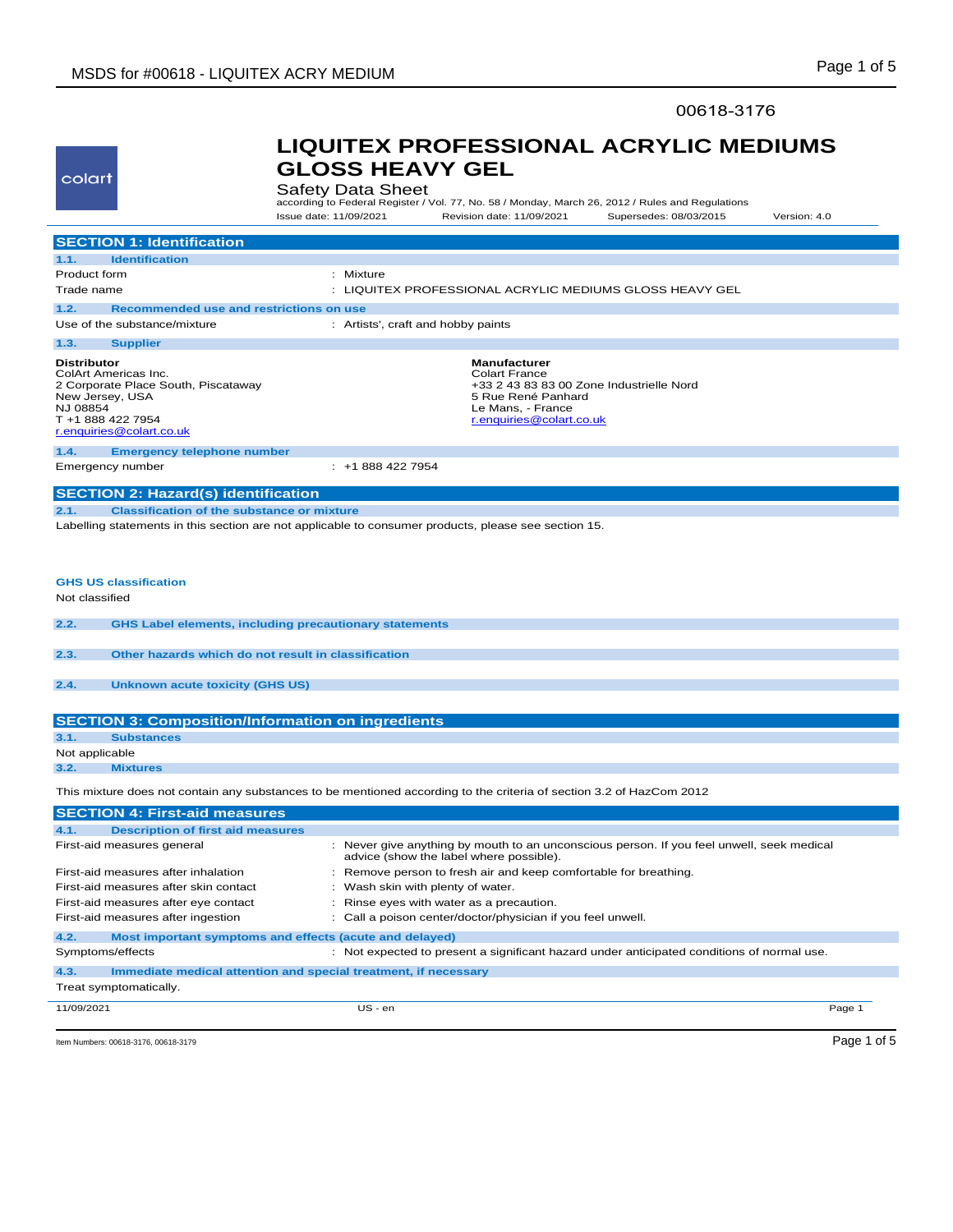Safety Data Sheet

according to Federal Register / Vol. 77, No. 58 / Monday, March 26, 2012 / Rules and Regulations

| <b>SECTION 5: Fire-fighting measures</b>                                    |                                                                                                                                                                      |  |  |  |
|-----------------------------------------------------------------------------|----------------------------------------------------------------------------------------------------------------------------------------------------------------------|--|--|--|
| Suitable (and unsuitable) extinguishing media<br>5.1.                       |                                                                                                                                                                      |  |  |  |
| Suitable extinguishing media                                                | : Water spray. Dry powder. Foam. Carbon dioxide.                                                                                                                     |  |  |  |
| Unsuitable extinguishing media                                              | : Do not use a heavy water stream.                                                                                                                                   |  |  |  |
| 5.2.<br>Specific hazards arising from the chemical                          |                                                                                                                                                                      |  |  |  |
| Fire hazard                                                                 | : No fire hazard.                                                                                                                                                    |  |  |  |
| Reactivity                                                                  | : The product is non-reactive under normal conditions of use, storage and transport.                                                                                 |  |  |  |
| 5.3.<br>Special protective equipment and precautions for fire-fighters      |                                                                                                                                                                      |  |  |  |
| Firefighting instructions                                                   | : Use water spray or fog for cooling exposed containers. Exercise caution when fighting any<br>chemical fire. Prevent fire-fighting water from entering environment. |  |  |  |
| Protection during firefighting                                              | : Do not attempt to take action without suitable protective equipment. Self-contained breathing<br>apparatus. Complete protective clothing.                          |  |  |  |
| <b>SECTION 6: Accidental release measures</b>                               |                                                                                                                                                                      |  |  |  |
| Personal precautions, protective equipment and emergency procedures<br>6.1. |                                                                                                                                                                      |  |  |  |
| 6.1.1.<br>For non-emergency personnel                                       |                                                                                                                                                                      |  |  |  |
| <b>Emergency procedures</b>                                                 | : Ventilate spillage area.                                                                                                                                           |  |  |  |
| 6.1.2.<br>For emergency responders                                          |                                                                                                                                                                      |  |  |  |
| Protective equipment                                                        | : Do not attempt to take action without suitable protective equipment. For further information                                                                       |  |  |  |
|                                                                             | refer to section 8: "Exposure controls/personal protection".                                                                                                         |  |  |  |
| <b>Emergency procedures</b>                                                 | : Ventilate area.                                                                                                                                                    |  |  |  |
| 6.2.<br><b>Environmental precautions</b>                                    |                                                                                                                                                                      |  |  |  |
| Avoid release to the environment.                                           |                                                                                                                                                                      |  |  |  |
| Methods and material for containment and cleaning up<br>6.3.                |                                                                                                                                                                      |  |  |  |
| Methods for cleaning up                                                     | : Take up liquid spill into absorbent material.                                                                                                                      |  |  |  |
| Other information                                                           | : Dispose of materials or solid residues at an authorized site.                                                                                                      |  |  |  |
| 6.4.<br><b>Reference to other sections</b>                                  |                                                                                                                                                                      |  |  |  |
| For further information refer to section 13.                                |                                                                                                                                                                      |  |  |  |
| <b>SECTION 7: Handling and storage</b>                                      |                                                                                                                                                                      |  |  |  |
| <b>Precautions for safe handling</b><br>7.1.                                |                                                                                                                                                                      |  |  |  |
| Precautions for safe handling                                               | : Ensure good ventilation of the work station. Wear personal protective equipment.                                                                                   |  |  |  |
| Hygiene measures                                                            | : Do not eat, drink or smoke when using this product. Always wash hands after handling the                                                                           |  |  |  |
|                                                                             | product.                                                                                                                                                             |  |  |  |
| 7.2.<br>Conditions for safe storage, including any incompatibilities        |                                                                                                                                                                      |  |  |  |
| Storage conditions                                                          | : Store in a well-ventilated place. Keep cool.                                                                                                                       |  |  |  |
| Incompatible products                                                       | : Strong bases. Strong acids.                                                                                                                                        |  |  |  |
| Incompatible materials                                                      | : Sources of ignition. Direct sunlight.                                                                                                                              |  |  |  |
| <b>SECTION 8: Exposure controls/personal protection</b>                     |                                                                                                                                                                      |  |  |  |
| 8.1.<br><b>Control parameters</b>                                           |                                                                                                                                                                      |  |  |  |
|                                                                             |                                                                                                                                                                      |  |  |  |
|                                                                             |                                                                                                                                                                      |  |  |  |
| 8.2.<br><b>Appropriate engineering controls</b>                             |                                                                                                                                                                      |  |  |  |
| Appropriate engineering controls                                            | : Ensure good ventilation of the work station.                                                                                                                       |  |  |  |
| Environmental exposure controls                                             | Avoid release to the environment.                                                                                                                                    |  |  |  |
| 8.3.<br>Individual protection measures/Personal protective equipment        |                                                                                                                                                                      |  |  |  |
| <b>Hand protection:</b>                                                     |                                                                                                                                                                      |  |  |  |
| Protective gloves                                                           |                                                                                                                                                                      |  |  |  |
| Eye protection:                                                             |                                                                                                                                                                      |  |  |  |
| Safety glasses                                                              |                                                                                                                                                                      |  |  |  |
|                                                                             |                                                                                                                                                                      |  |  |  |
| 11/09/2021                                                                  | 2/5<br>US - en<br>Page 2 of 5                                                                                                                                        |  |  |  |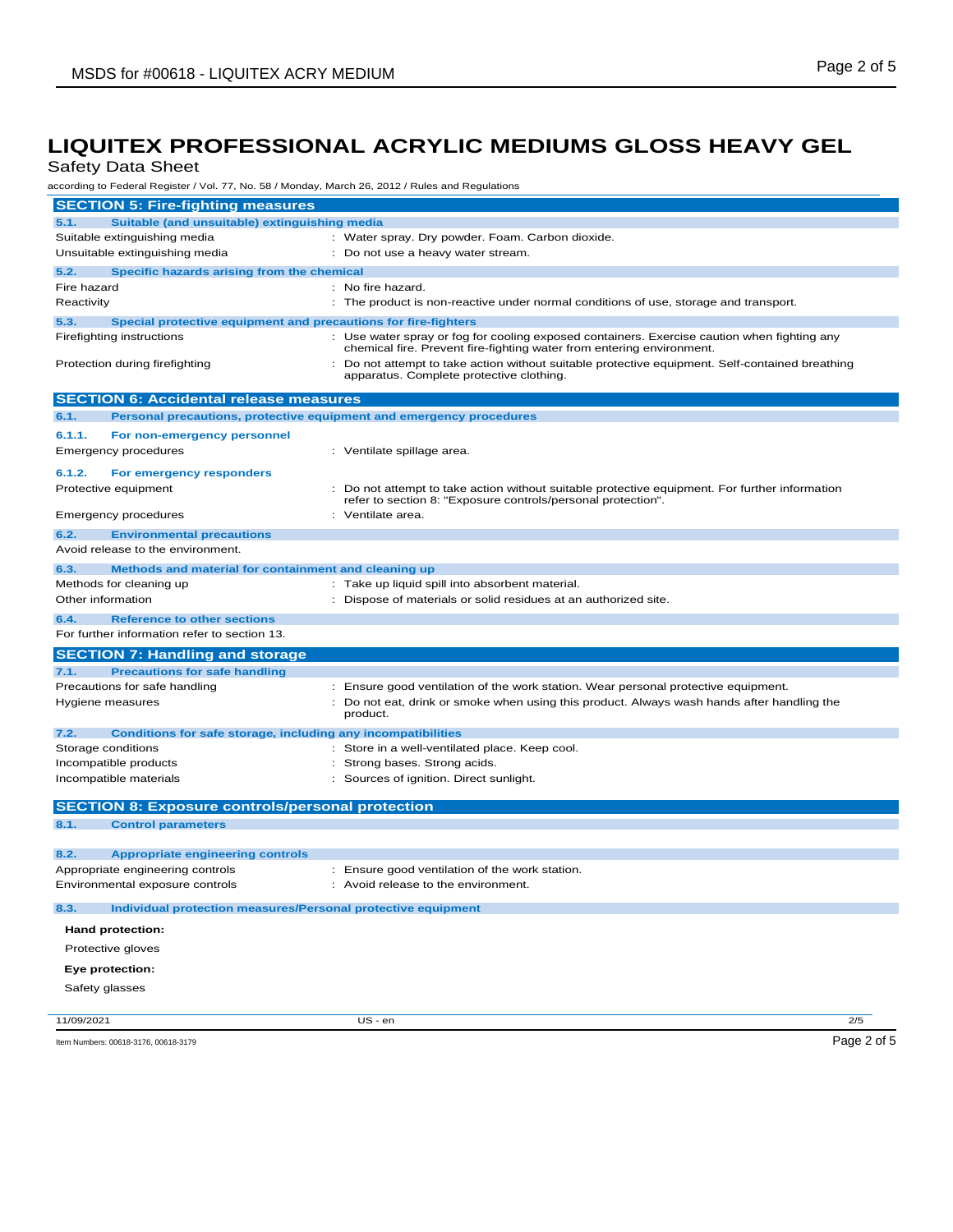Safety Data Sheet

according to Federal Register / Vol. 77, No. 58 / Monday, March 26, 2012 / Rules and Regulations

**Skin and body protection:**

Wear suitable protective clothing

**Respiratory protection:**

In case of insufficient ventilation, wear suitable respiratory equipment

**Personal protective equipment symbol(s):**



| <b>SECTION 9: Physical and chemical properties</b>                                 |                      |  |  |  |
|------------------------------------------------------------------------------------|----------------------|--|--|--|
| Information on basic physical and chemical properties<br>9.1.                      |                      |  |  |  |
| Physical state                                                                     | : Liquid             |  |  |  |
| Appearance                                                                         | Gel.                 |  |  |  |
|                                                                                    | white                |  |  |  |
|                                                                                    | none to slight       |  |  |  |
| Odor threshold                                                                     | No data available    |  |  |  |
| pH                                                                                 | $8 - 9$              |  |  |  |
| Melting point                                                                      | Not applicable       |  |  |  |
| Freezing point                                                                     | No data available    |  |  |  |
| Boiling point                                                                      | >100 °C              |  |  |  |
| Flash point                                                                        | No data available    |  |  |  |
| Relative evaporation rate (butyl acetate=1)                                        | No data available    |  |  |  |
| Flammability (solid, gas)                                                          | Not applicable.      |  |  |  |
| Vapor pressure                                                                     | No data available    |  |  |  |
| Relative vapor density at 20 °C                                                    | No data available    |  |  |  |
| Relative density                                                                   | $\approx 1.2$        |  |  |  |
| Solubility                                                                         | Miscible with water. |  |  |  |
| Partition coefficient n-octanol/water (Log Pow)                                    | No data available    |  |  |  |
| Auto-ignition temperature                                                          | No data available    |  |  |  |
| Decomposition temperature                                                          | No data available    |  |  |  |
| No data availableViscosity, kinematic                                              | No data available    |  |  |  |
| Viscosity, dynamic                                                                 | No data available    |  |  |  |
| <b>Explosion limits</b>                                                            | No data available    |  |  |  |
| <b>Explosive properties</b>                                                        | No data available    |  |  |  |
| Oxidizing properties                                                               | No data available    |  |  |  |
| 9.2.<br><b>Other information</b>                                                   |                      |  |  |  |
|                                                                                    |                      |  |  |  |
| <b>SECTION 10: Stability and reactivity</b>                                        |                      |  |  |  |
| 10.1.<br><b>Reactivity</b>                                                         |                      |  |  |  |
| The product is non-reactive under normal conditions of use, storage and transport. |                      |  |  |  |
|                                                                                    |                      |  |  |  |
| 10.2.<br><b>Chemical stability</b>                                                 |                      |  |  |  |
| Stable under normal conditions.                                                    |                      |  |  |  |
| 10.3.<br><b>Possibility of hazardous reactions</b>                                 |                      |  |  |  |
| No dangerous reactions known under normal conditions of use.                       |                      |  |  |  |

**10.4. Conditions to avoid** None under recommended storage and handling conditions (see section 7).

**10.5. Incompatible materials**

No additional information available

11/09/2021 US - en 3/5

Item Numbers: 00618-3176, 00618-3179 Page 3 of 5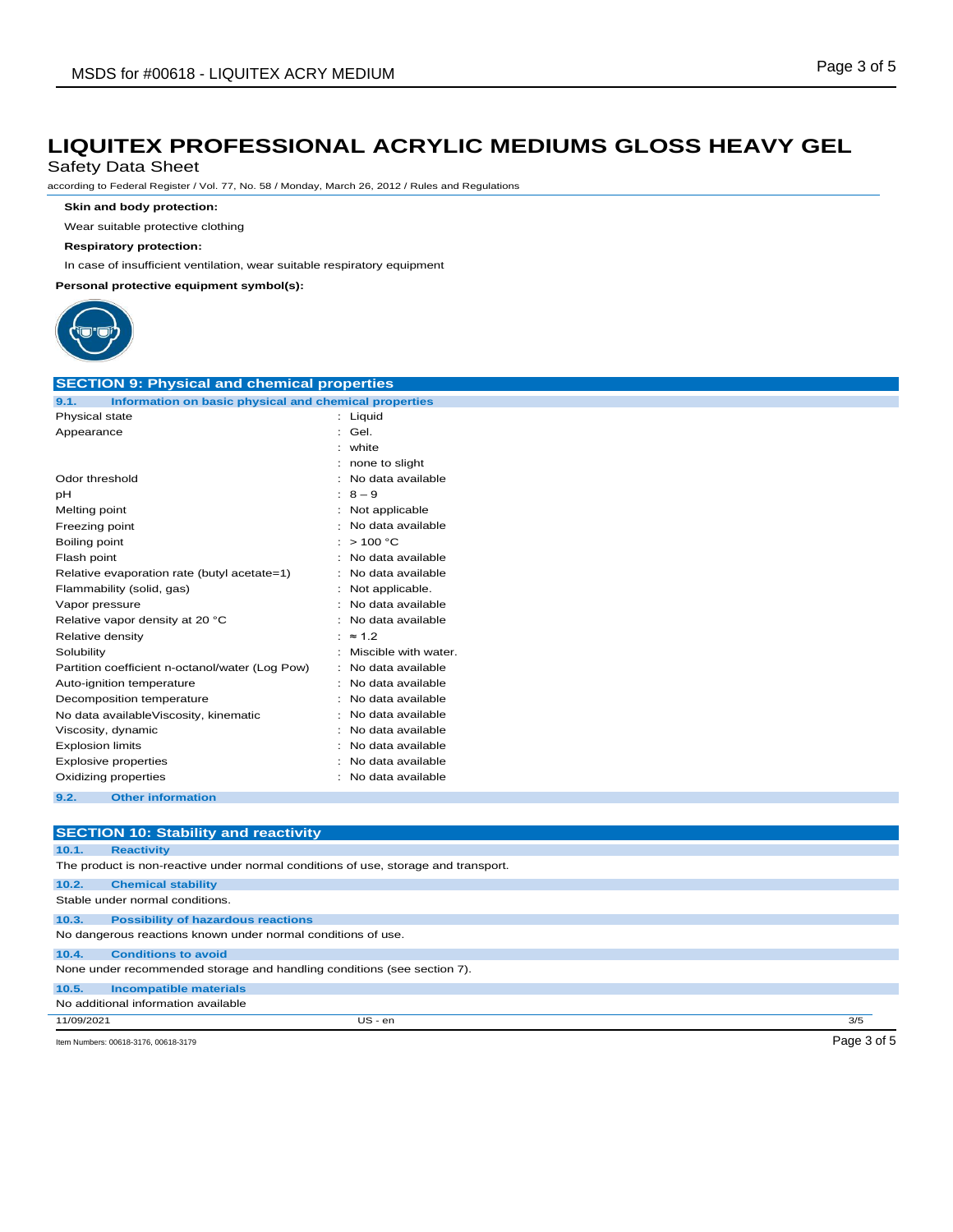## Safety Data Sheet

according to Federal Register / Vol. 77, No. 58 / Monday, March 26, 2012 / Rules and Regulations

### **10.6. Hazardous decomposition products**

Under normal conditions of storage and use, hazardous decomposition products should not be produced.

| <b>SECTION 11: Toxicological information</b>         |                                                                                            |  |  |  |
|------------------------------------------------------|--------------------------------------------------------------------------------------------|--|--|--|
| <b>Information on toxicological effects</b><br>11.1. |                                                                                            |  |  |  |
| Acute toxicity (oral)                                | : Not classified                                                                           |  |  |  |
| Acute toxicity (dermal)                              | : Not classified                                                                           |  |  |  |
| Acute toxicity (inhalation)                          | : Not classified                                                                           |  |  |  |
| Skin corrosion/irritation                            | : Not classified<br>$pH: 8 - 9$                                                            |  |  |  |
| Serious eye damage/irritation                        | : Not classified<br>$pH: 8 - 9$                                                            |  |  |  |
| Respiratory or skin sensitization                    | : Not classified                                                                           |  |  |  |
| Germ cell mutagenicity                               | : Not classified                                                                           |  |  |  |
| Carcinogenicity                                      | : Not classified                                                                           |  |  |  |
| Reproductive toxicity                                | : Not classified                                                                           |  |  |  |
| STOT-single exposure                                 | : Not classified                                                                           |  |  |  |
| STOT-repeated exposure                               | : Not classified                                                                           |  |  |  |
| Aspiration hazard                                    | : Not classified                                                                           |  |  |  |
| Viscosity, kinematic                                 | : No data available                                                                        |  |  |  |
| Symptoms/effects                                     | : Not expected to present a significant hazard under anticipated conditions of normal use. |  |  |  |

|                                          | <b>SECTION 12: Ecological information</b>  |                                                                                                                           |  |  |
|------------------------------------------|--------------------------------------------|---------------------------------------------------------------------------------------------------------------------------|--|--|
| 12.1.                                    | <b>Toxicity</b>                            |                                                                                                                           |  |  |
|                                          | Ecology - general                          | : The product is not considered harmful to aquatic organisms or to cause long-term adverse<br>effects in the environment. |  |  |
| 12.2.                                    | <b>Persistence and degradability</b>       |                                                                                                                           |  |  |
|                                          | No additional information available        |                                                                                                                           |  |  |
| 12.3.                                    | <b>Bioaccumulative potential</b>           |                                                                                                                           |  |  |
|                                          | No additional information available        |                                                                                                                           |  |  |
| 12.4.                                    | <b>Mobility in soil</b>                    |                                                                                                                           |  |  |
|                                          | No additional information available        |                                                                                                                           |  |  |
| 12.5.                                    | <b>Other adverse effects</b>               |                                                                                                                           |  |  |
|                                          |                                            |                                                                                                                           |  |  |
|                                          | <b>SECTION 13: Disposal considerations</b> |                                                                                                                           |  |  |
| 13.1.                                    | <b>Disposal methods</b>                    |                                                                                                                           |  |  |
|                                          | Waste treatment methods                    | : Dispose of contents/container in accordance with licensed collector's sorting instructions.                             |  |  |
| <b>SECTION 14: Transport information</b> |                                            |                                                                                                                           |  |  |
|                                          | <b>Department of Transportation (DOT)</b>  |                                                                                                                           |  |  |

## In accordance with DOT

### Not regulated

**Transportation of Dangerous Goods**

Not regulated

#### **Transport by sea**

Not regulated

11/09/2021 US - en 4/5